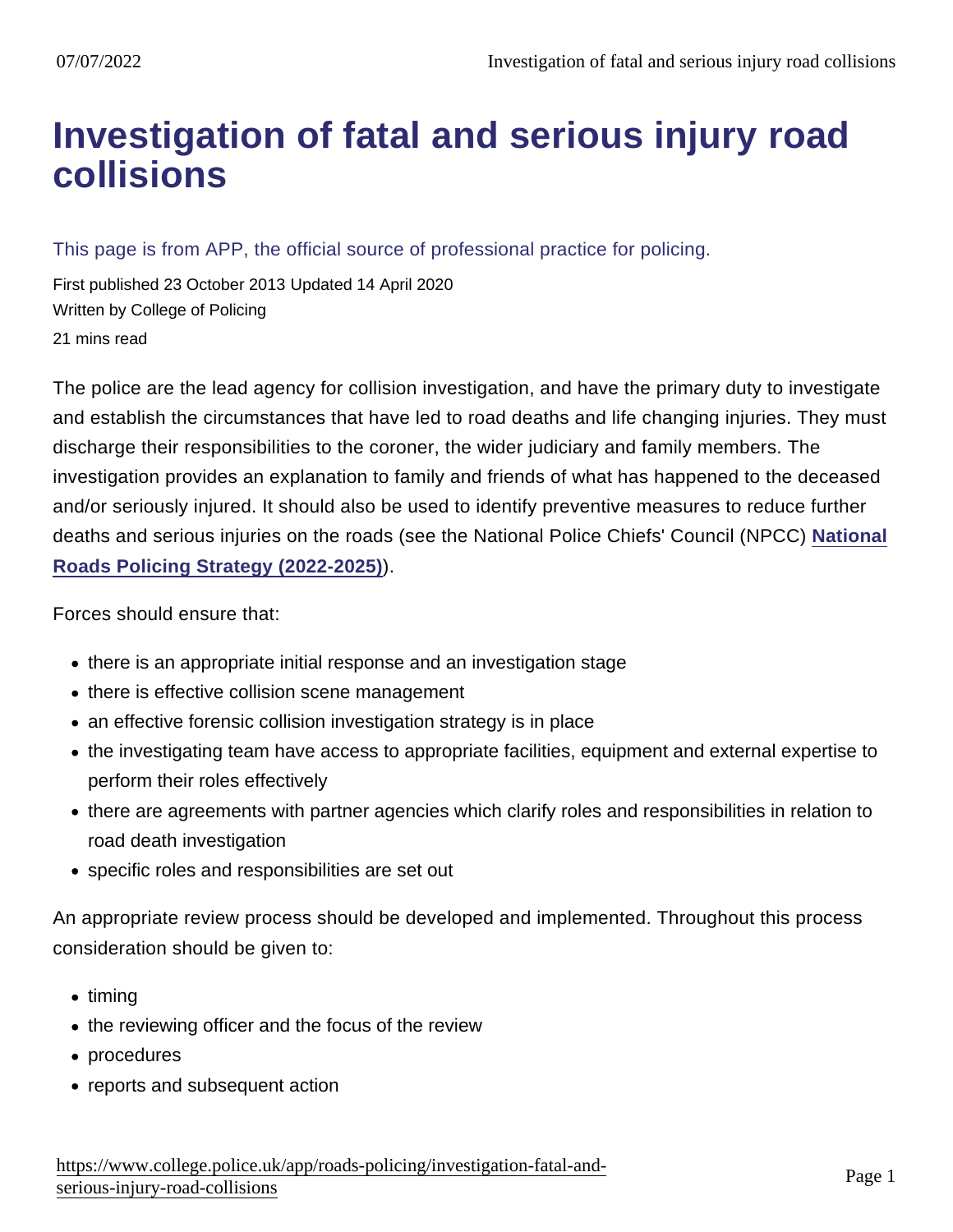• disclosure

# Road deaths and life-changing injuries

Road deaths and life-changing injuries from collisions are so serious that the life-long health and wellbeing of the individuals connected are drastically affected. They have a devastating impact on families, individuals and communities.

The unexpected loss of a loved one in tragic circumstances is an event from which those affected may never fully recover. The police service must recognise the scale of this impact and loss, and provide an investigative response and level of support that searches for the truth while supporting those affected in a compassionate way. It is also important to understand that road casualties may be victims of a criminal act other than being injured parties from an accident.

In the aftermath of a road death, it is understandable that the relatives and friends of the deceased may wish to visit the scene. This may be possible, but the varying nature of scenes and environmental factors mean that this should be carefully considered by those participating and this should be communicated to them. It may be acceptable, subject to the agreement of the local highway authority, to place flowers on the verge away from traffic. Many local authorities have introduced a [roadside memorials/tributes policy](http://www.bolton.gov.uk/sites/DocumentCentre/Documents/Roadside Tributes Policy.pdf) that makes provision for families to express their grief by placing flowers or other articles. Where a local policy is in place, police officers should support the protocol as long as there is no danger to others. Placing flowers or other memorials is not practical within a motorway environment and certain other fast road environments.

# Initial response

Forces must have, or have access to, an appropriate proactive, preventive and investigative roadtraffic response 24/7, and be responsible for ensuring that resources are configured to meet local needs.

Upon notification of a collision involving a road death(s) or life changing injury, the following should be recorded:

- dangers at the scene
- name, home address and telephone number of the informant
- first account of the informant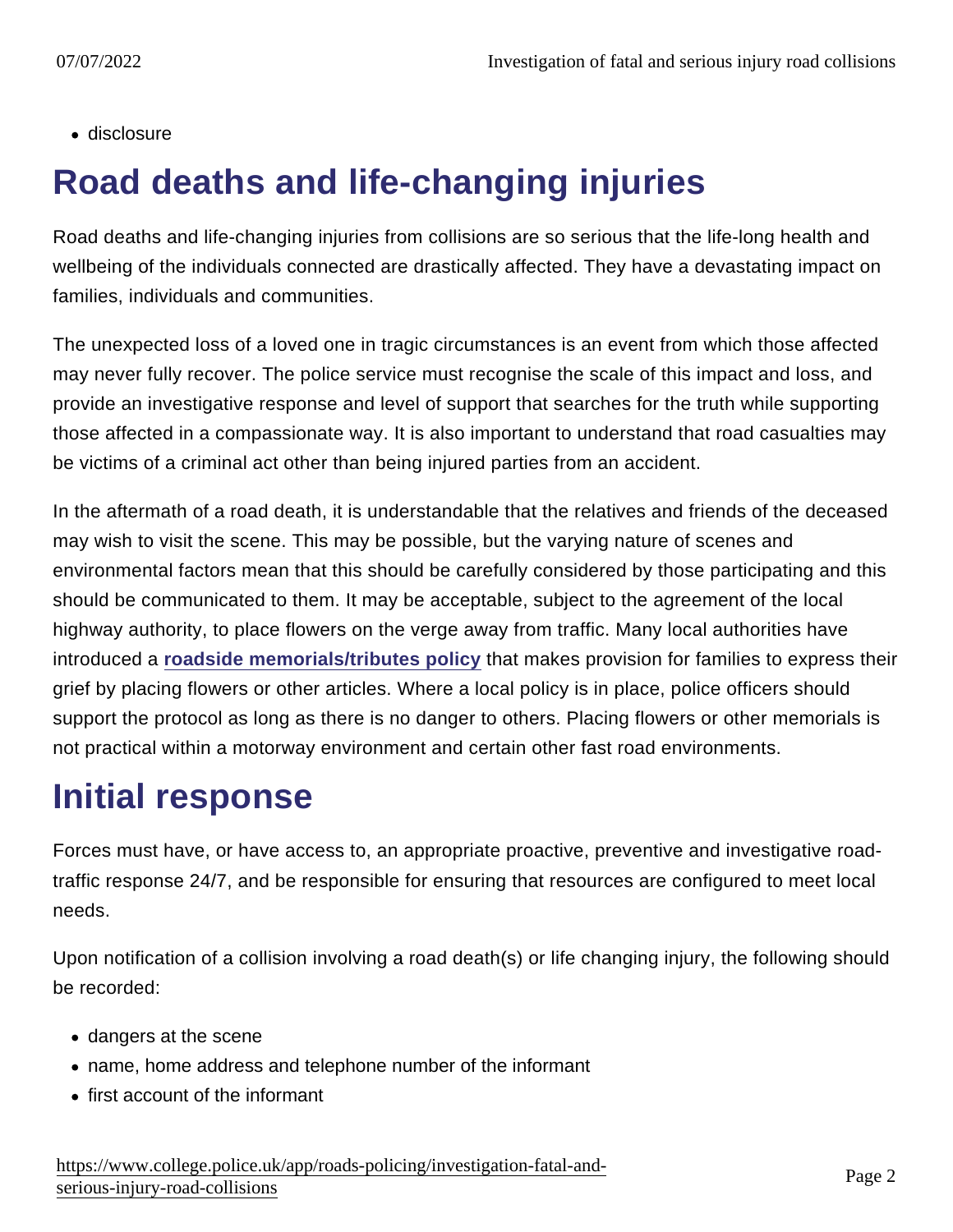- location of the scene and possible entry and egress points
- vehicle identification
- details of other people present at the scene
- $\bullet$  first description of suspect(s)

Additionally, the duty or on-call silver commander for the force area in which the collision has occurred should be informed. The duty or on-call silver commander should review the circumstances of the incident, the force's initial response, resourcing and investigative lead as well as consider the wider force, community and reputational impact issues. It may also be necessary to inform the force gold of the incident.

Recordings of all communications, for example, telephone and Airwave, associated with the investigation should be preserved and made available to the roads policing lead collision investigator (RP lead investigator). As with any investigation, the [golden hour](https://www.app.college.police.uk/app-content/investigations/investigation-process/#golden-hour) principle and the requirement for [fast-track actions](https://www.app.college.police.uk/app-content/investigations/investigation-process/#fast-track-actions) apply.

# Roads policing lead investigator

This role and its responsibilities represent the individual who has overall responsibility for management of the investigation. It focuses on a requirement for roads policing expertise/operational competence, and is not necessarily rank based. Those investigating fatal and serious collisions should have completed suitable learning in accordance with College of Policing standards (available via [College Learn](https://www.learn.college.pnn.police.uk/Account/Login) - you will need to log in).

The RP lead investigator is responsible for developing, where appropriate:

- a [communication strategy](https://www.app.college.police.uk/app-content/investigations/investigative-strategies/communications-strategy/)
- a suitable suspect and witness management strategy (see [Investigation](https://www.app.college.police.uk/app-content/investigations/))
- the [family liaison strategy](https://www.app.college.police.uk/app-content/investigations/victims-and-witnesses/#family-liaison-strategy)
- debriefs of investigations to identify lessons learned, which contribute to preventive measures and referrals to partner agencies

The RP lead investigator's approach to planning an investigation should be recorded in [policy files](https://www.app.college.police.uk/app-content/investigations/managing-investigations/#policy-files) . These should be used to record strategic policy decisions, operational priorities and strategic, critical and investigative issues. RP lead investigators should make appropriate use of the [national](https://www.app.college.police.uk/app-content/the-national-decision-model/) [decision model](https://www.app.college.police.uk/app-content/the-national-decision-model/) .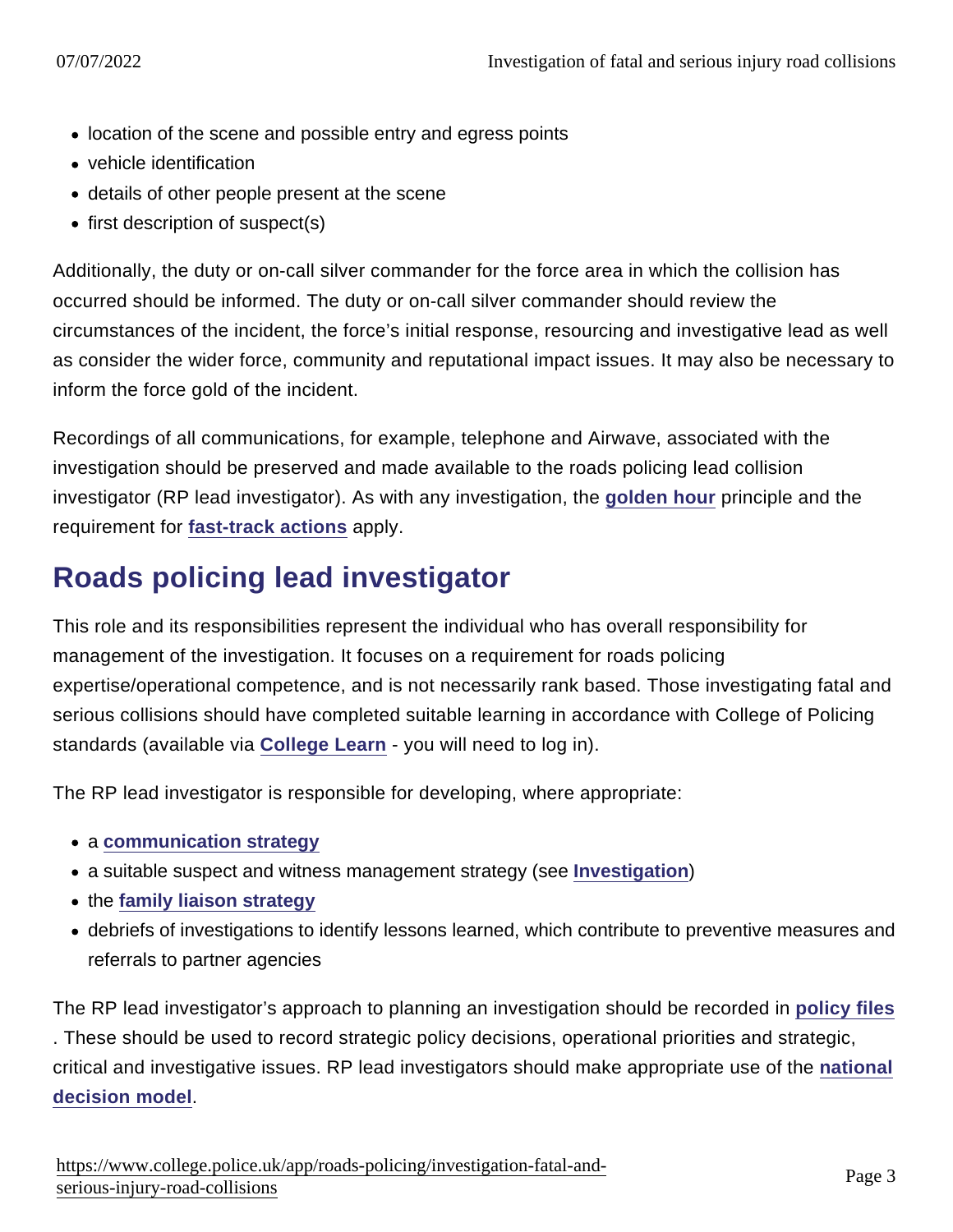RP lead investigators should ensure that longer-term prevention, intelligence and enforcement opportunities, with regard to wider road policing and road safety issues, are identified and shared and that local neighbourhood policing teams are engaged in the investigative support role as required.

The role of forensic collision investigator and RP lead investigator are separate, requiring different skill sets and experience. An individual should not perform both roles on a single incident.

#### Experience and expertise required

The table below can be used, at an early stage, to categorise the level of investigation and assist in assigning an appropriate RP lead investigator. It is essential that the RP lead investigator liaises with the Crown Prosecution Service (CPS) at the earliest opportunity where the evidence supports the likelihood of criminal proceedings.

| Category A+ | Assessed as likely homicide investigation or<br>where complexity requires the deployment of a<br>nationally registered senior investigating officer<br>(SIO).                           |
|-------------|-----------------------------------------------------------------------------------------------------------------------------------------------------------------------------------------|
| Category A  | Confirmed fatality – one or more vehicles failed<br>to stop and/or drivers decamped or other<br>factors are present that significantly increase<br>the complexity of the investigation. |
| Category B  | Confirmed fatality – all drivers/riders are known<br>or can be immediately identified.                                                                                                  |
| Category C  | Confirmed fatality – driver/rider only killed, no<br>third party involvement – inquest only.                                                                                            |
| Category D  | Confirmed fatality - driver/rider only killed, due<br>to natural causes, may involve a third party $-$ no<br>inquest necessary.                                                         |

### Communication and community strategy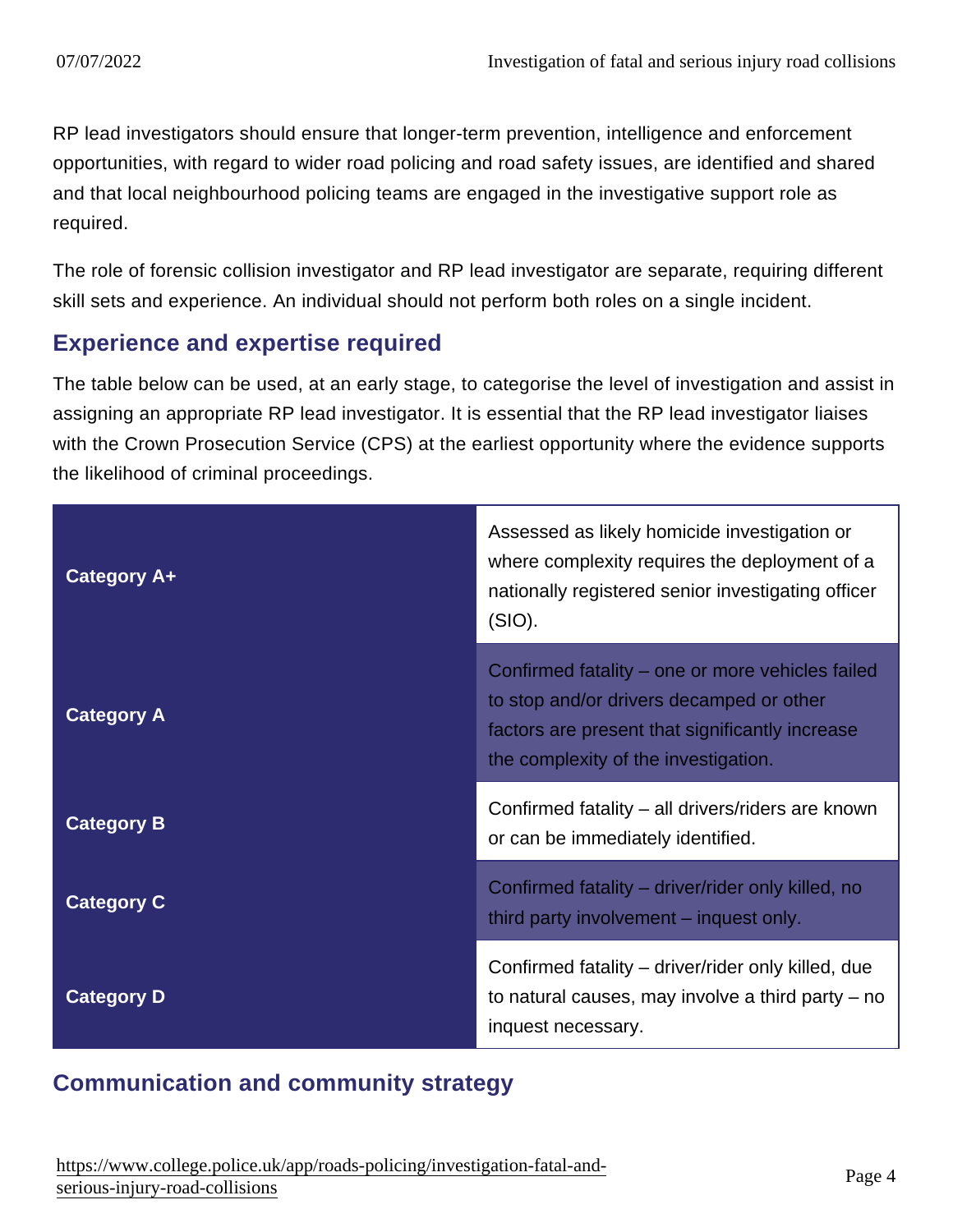The RP lead investigator is responsible for developing a communication strategy, for example, a media strategy and/or an [internal communication strategy](https://www.app.college.police.uk/app-content/investigations/investigative-strategies/communications-strategy/#internal-communications) , where needed. The police have primacy over decisions to release information or photographs about an incident and those involved.

Positive engagement with the media and using social media effectively should ensure that a fair and thorough investigation is conducted in the public eye. Personal or other sensitive information relating to key individuals involved should be protected and released only where it is necessary and prudent to do so.

Where the police have contact with the family of the victim(s) of road deaths, they should make the relatives aware of a press or social media release before it takes place. Families should be given copies of any such statements. They may also wish to contribute to the appeal for witnesses, or release pictures of the deceased.

#### Fast-track actions

The content of media holding statements for investigations of road deaths may include information such as:

- the police are currently investigating a road death
- the location of the road death
- initial indications of the nature of the road death, for example, fail to stop
- whether an incident room has been set up, giving the contact telephone numbers and details of appropriate websites and social media outlets
- an initial appeal for witnesses and/or information

The communications strategy should include consideration of social media opportunities and how inaccurate rumour and reporting can be counteracted, for example, through early, definitive messages from the force's website and social media channels.

The establishment of online tribute sites set up by family members to the deceased via social media applications are helpful in channelling information and providing opportunities to contact witnesses, develop investigative opportunities and secure antecedent information from family and friends.

The RP lead investigator will need to assess the benefits of communicating with the family, friends and the local community before deploying a [family liaison officer \(FLO\)](https://www.app.college.police.uk/app-content/investigations/victims-and-witnesses/#family-liaison-officer) .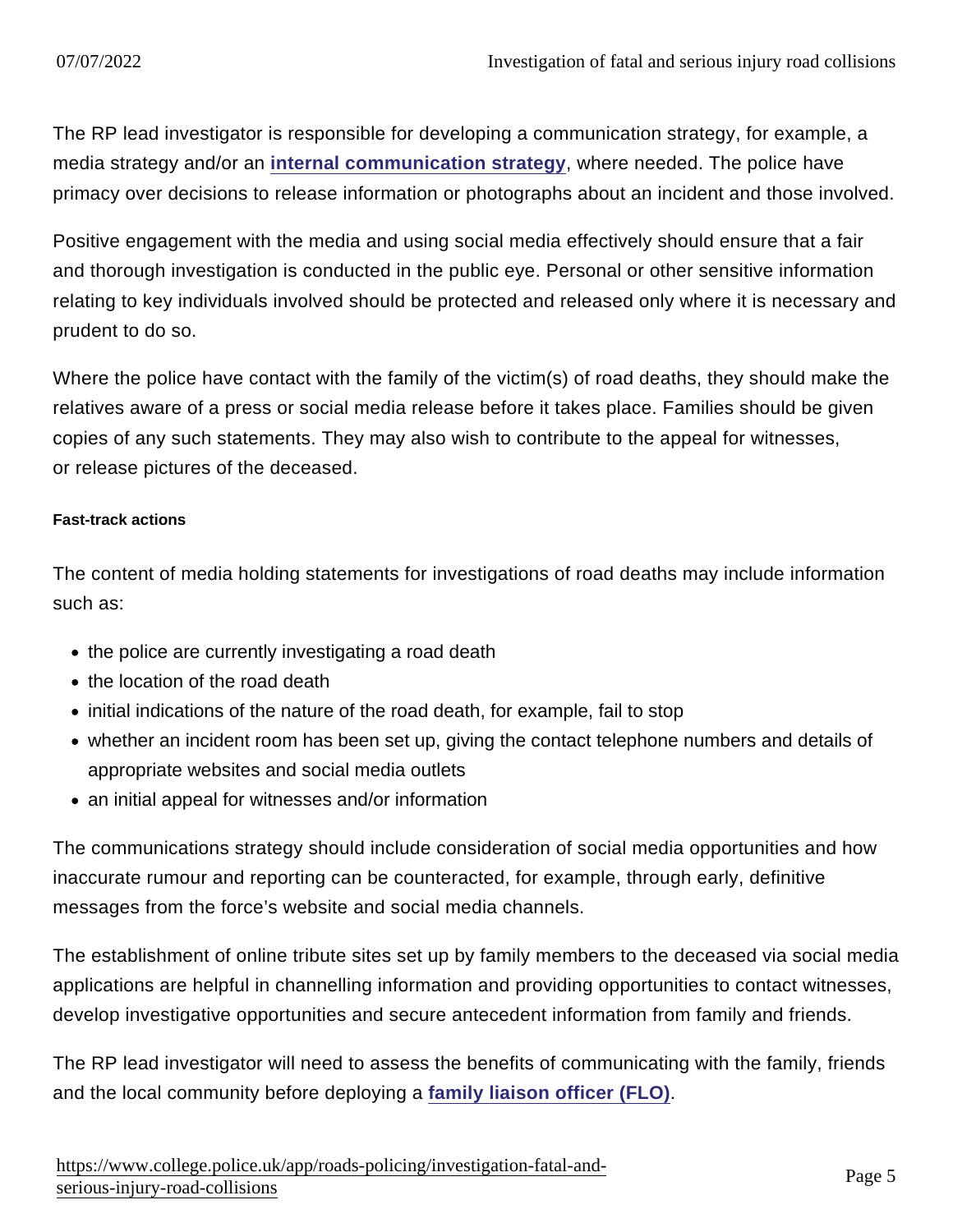Information should also be provided for traffic broadcasts. This will assist motorists and the police by diverting traffic around the site, and should be organised in liaison with [Highways England](https://www.app.college.police.uk/app-content/road-policing-2/partner-agencies/#highways-england) and/or local authorities.

For further information see the [authorised professional practice \(APP\) on fast-track actions](https://www.app.college.police.uk/app-content/investigations/investigation-process/#fast-track-actions) .

#### Community tension assessment

RP lead investigators should recognise and take account of the impact a road death, life changing injuries and their investigation have on the community. The level of impact assessment and involvement will vary. In all cases the RP lead investigator should involve the local neighbourhood policing team to assist with the investigation, manage community engagement and secure a structured return to normality.

The neighbourhood policing team is able to prepare a community tension assessment and make use of community contacts to assess the impact on the local community, to disseminate key messages and collate evidential and investigative opportunities.

If necessary, the RP lead investigator may wish to use specialist diversity units and enlist the support of [independent advisory groups \(IAGs\)](https://www.app.college.police.uk/app-content/engagement-and-communication/communications/#independent-advisory-groups) at local and force level.

Some members of the community, including children, cyclists, pedestrians and motorcyclists, are especially vulnerable on the roads. A mix of prevention, intelligence and enforcement solutions may help to reduce the number of road-related deaths across these groups. Solutions represent a longterm approach and will be carried out in partnership with a number of other agencies, for example, local strategic partnerships, casualty reduction partnerships and through the preventive work of local authorities.

For further information see the:

- [APP on Community impact assessments](https://www.app.college.police.uk/app-content/operations/operational-planning/strategic-planning/#community-impact-assessments)
- [APP on Critical incident management](https://www.app.college.police.uk/app-content/critical-incident-management/?s=)

## Making the scene safe and preserving life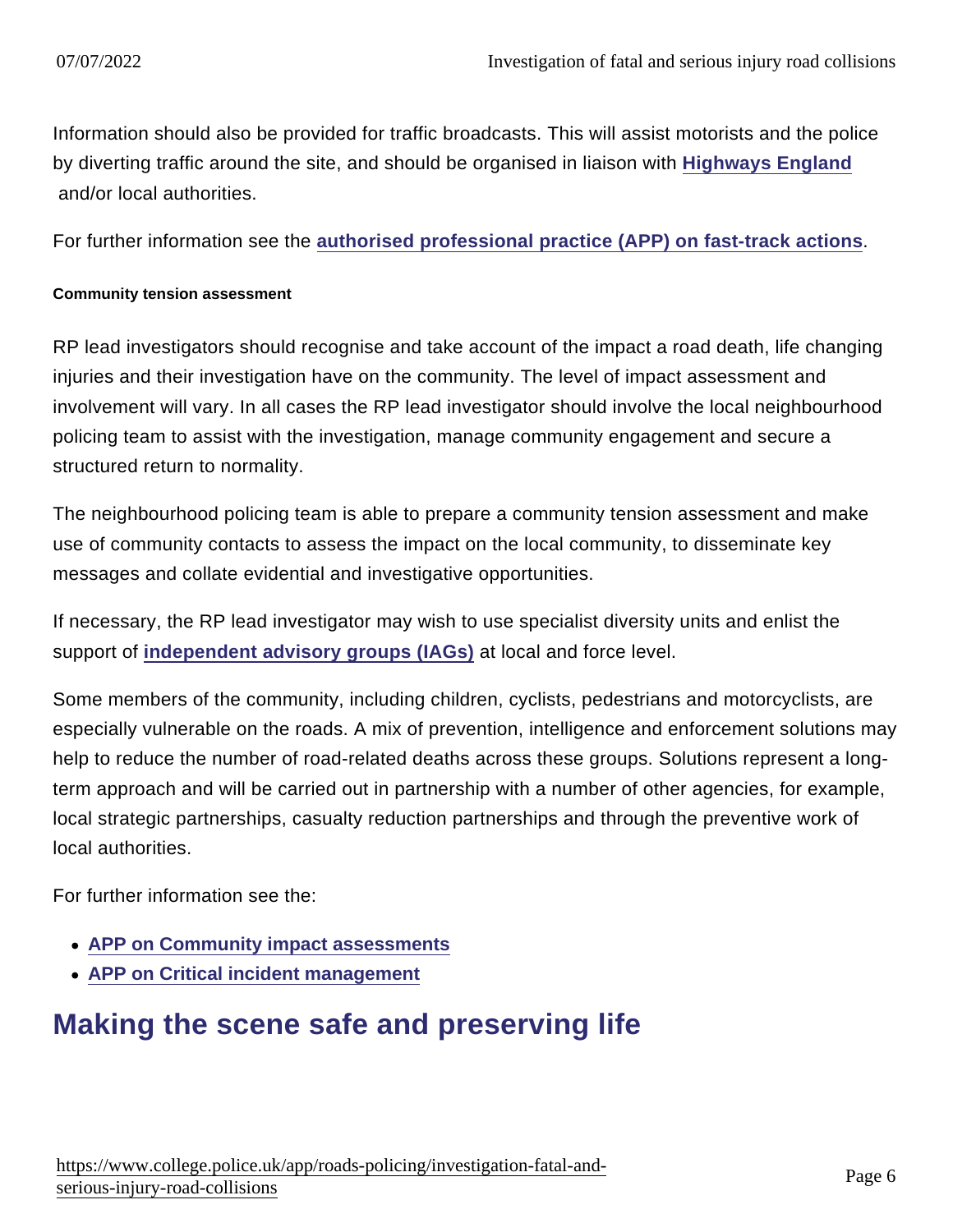Making the scene safe prevents further casualties and ensures that an incident does not escalate. Following this, the condition of the victim(s) should be assessed.

Preserving life is the priority, but providing first aid and removing a victim(s) may disturb the scene and destroy evidence. Consideration should, therefore, be given to using video and photography to record the scene. In the absence of such equipment, a sketch may help.

### Securing the scene

To secure the scene of a collision, police officers have the power to:

- stop vehicles [\(Road Traffic Act 1988 s 163](http://www.legislation.gov.uk/ukpga/1988/52/section/163))
- direct traffic ([Road Traffic Act 1988 s 35](http://www.legislation.gov.uk/ukpga/1988/52/section/35))
- close roads and create diversions ([Road Traffic Regulation Act 1984 s 67](http://www.legislation.gov.uk/ukpga/1984/27/section/67))

Police community support officers (PCSO) and Highways England traffic officers can also assist with securing a scene. It may also be necessary to call on the services of the local highways authority or Highways England to help with road closures and diversions. In these circumstances, existing protocols and the CLEAR guidance should be applied. See [Highways England and](https://library.college.police.uk/docs/APPref/CLEAR-Leaflet-March-2019.pdf) [others \(2019\) CLEAR: Keeping Traffic Moving](https://library.college.police.uk/docs/APPref/CLEAR-Leaflet-March-2019.pdf) .

A scene log should be started, which includes the:

- name of the officer keeping the record
- name of any person entering or leaving the scene
- date and time of such entry or departure
- reason for entry

The scene log ensures that:

- there is no unauthorised entry to the scene(s)
- the integrity of potential physical material is secured and preserved
- intelligence opportunities are maximised, for example, by obtaining details of potential witnesses and/or suspects who approach the police cordon
- contamination issues are appropriately managed

## Preserving the scene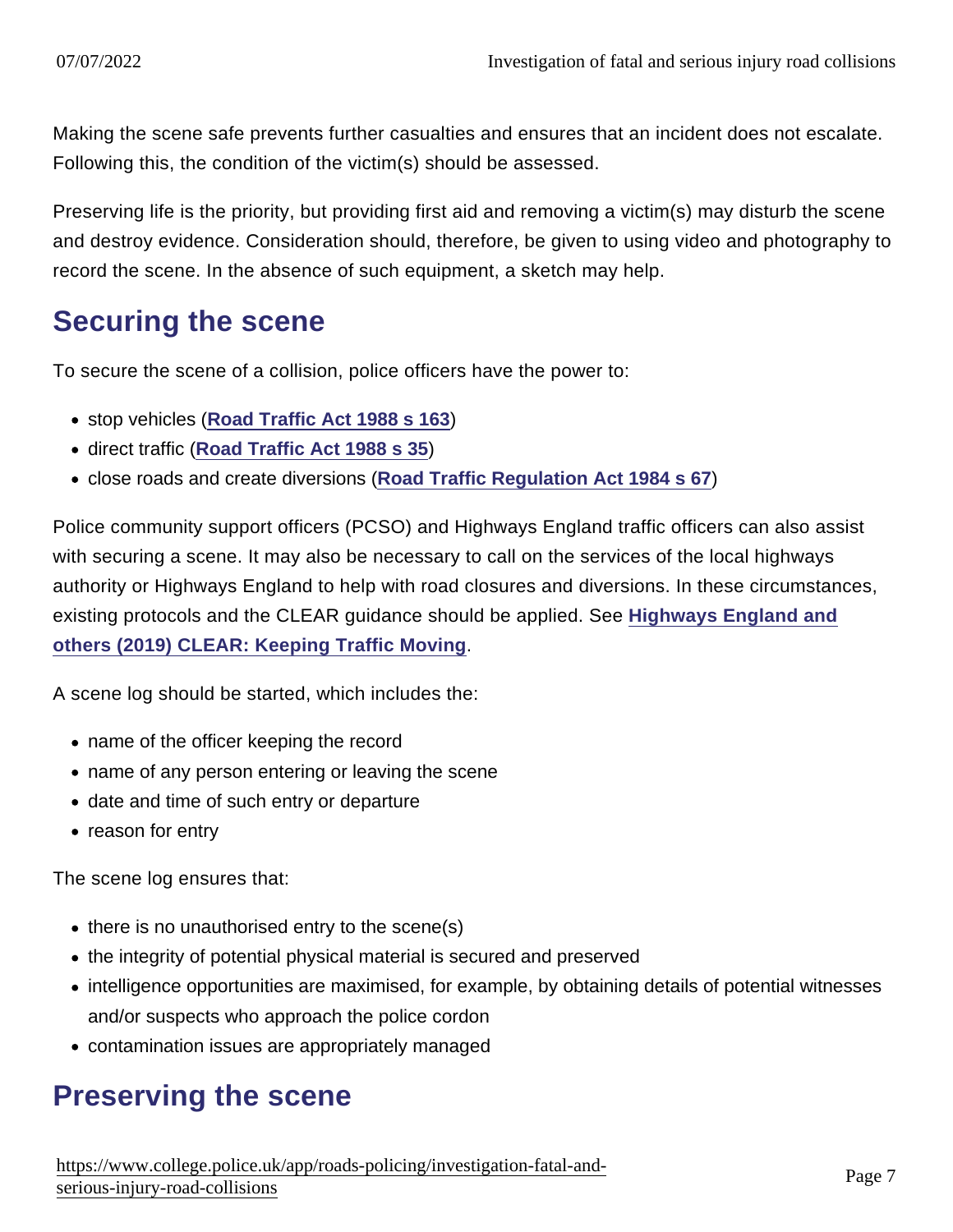Physical material may be fragile and easily destroyed or contaminated. Staff involved in the initial response should take action to maximise the chances of recovering physical material without contaminating or destroying it. This can be achieved by taking the following steps.

- Identify this is a priority activity and staff should redefine scene parameters if necessary.
- Protect in addition to safety issues, officers should prevent further meteorological, human or animal disturbance of the scene. Protecting the scene can also be achieved by identifying a single access and exit route, complemented by identifying permissible routes within the scene.
- Secure methods available to secure a scene are:
	- cordons and tape
	- stationing officers at entry points with cordon control
	- blocking access by using vehicles
	- road closures and diversions
	- temporary fencing

Accurate records of all the actions taken should be maintained and reported to the RP lead investigator.

## Securing material and identifying witnesses

Officers attending the scene of a collision should secure all available material to maximise investigative opportunities. Where human tissue needs to be seized during the course of the investigation and retained as evidence, the RP lead investigator should ensure that this is undertaken lawfully. Guidance on the lawful seizure, retention and disposal of human tissue can be found in [Association of Chief Police Officers \(ACPO\) \(2012\) HWG Forensic Pathology](https://library.college.police.uk/docs/ACPO/ACPO-Forensic-Pathology-Practice-Advice-2013.pdf) [Practice Advice for Police](https://library.college.police.uk/docs/ACPO/ACPO-Forensic-Pathology-Practice-Advice-2013.pdf) .

The early identification of witnesses and securing their initial accounts is important as people may leave the scene after the emergency services arrive. Recording the details of vehicles present, for example, index numbers of vehicles caught in queues behind cordons, to identify witnesses can help to provide accounts of people's driving prior to the collision. These accounts can be valuable in helping to prove dangerous driving.

The details of victims and witnesses who attend hospital should be obtained, and the RP lead investigator should consider appointing a hospital liaison officer to: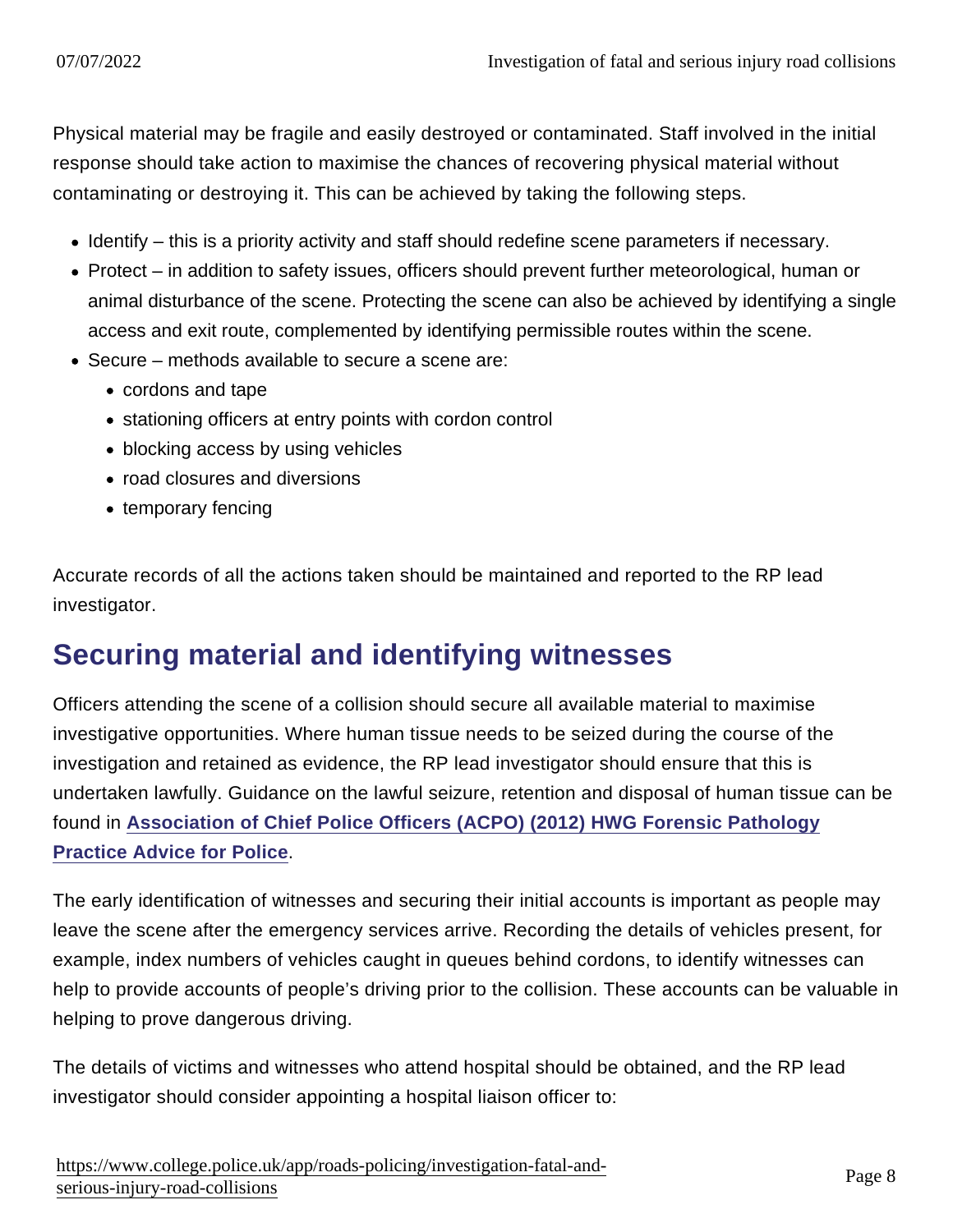- establish what has happened, including details of drivers/riders and others present during the collision (subject to medical advice)
- request a blood sample where there is a suspicion of alcohol and/or drug use (this should be requested at the earliest opportunity and, if applicable, prior to any blood transfusion)
- obtain medical opinion about the victim's condition
- obtain details of family, friends or associates who visit the victim as they may be witnesses or sources of other information
- consider the forensic seizure of clothing and/or property (including mobile telephones) at an early stage

## Identifying the suspect(s)

Isolating any suspects and/or vehicle(s) is essential to limit cross-contamination of material where identification may be an issue. Officers who have not been involved in the initial response and/or investigation of the scene should remove suspect(s) from the scene.

Officers should breath test every driver/rider involved in a collision and should also consider whether there has been impairment through drugs use. It is strongly recommended that officers who have received drug recognition training (DRT) and field impairment testing (FIT) should be used. In addition, driver/rider fatigue should be considered as a possible cause, as should the distraction of the driver/rider. The [Health and Safety Executive \(HSE\)](https://www.app.college.police.uk/app-content/road-policing-2/partner-agencies/#health-and-safety-executive) should be consulted where there are concerns regarding work-related issues, for example, driver's hours and poor company practice.

Where a driver/rider has failed to stop at the scene of a collision, the following should be considered.

- Circulating a description of the offender and vehicle.
- Placing a marker on the vehicle's record, on the police national computer (PNC).
- Searching the scene for material that may identify the vehicle or suspect.
- Making enquiries with the registered keeper.
- Identifying [automatic number plate recognition](https://www.app.college.police.uk/app-content/road-policing-2/disrupting-criminality/#automatic-number-plate-recognition-) camera opportunities and searching databases.
- Setting up road checks under the [Police and Criminal Evidence Act 1984 s 4](http://www.legislation.gov.uk/ukpga/1984/60/section/4)
- Checking abandoned or parked vehicles.
- Identifying the route taken.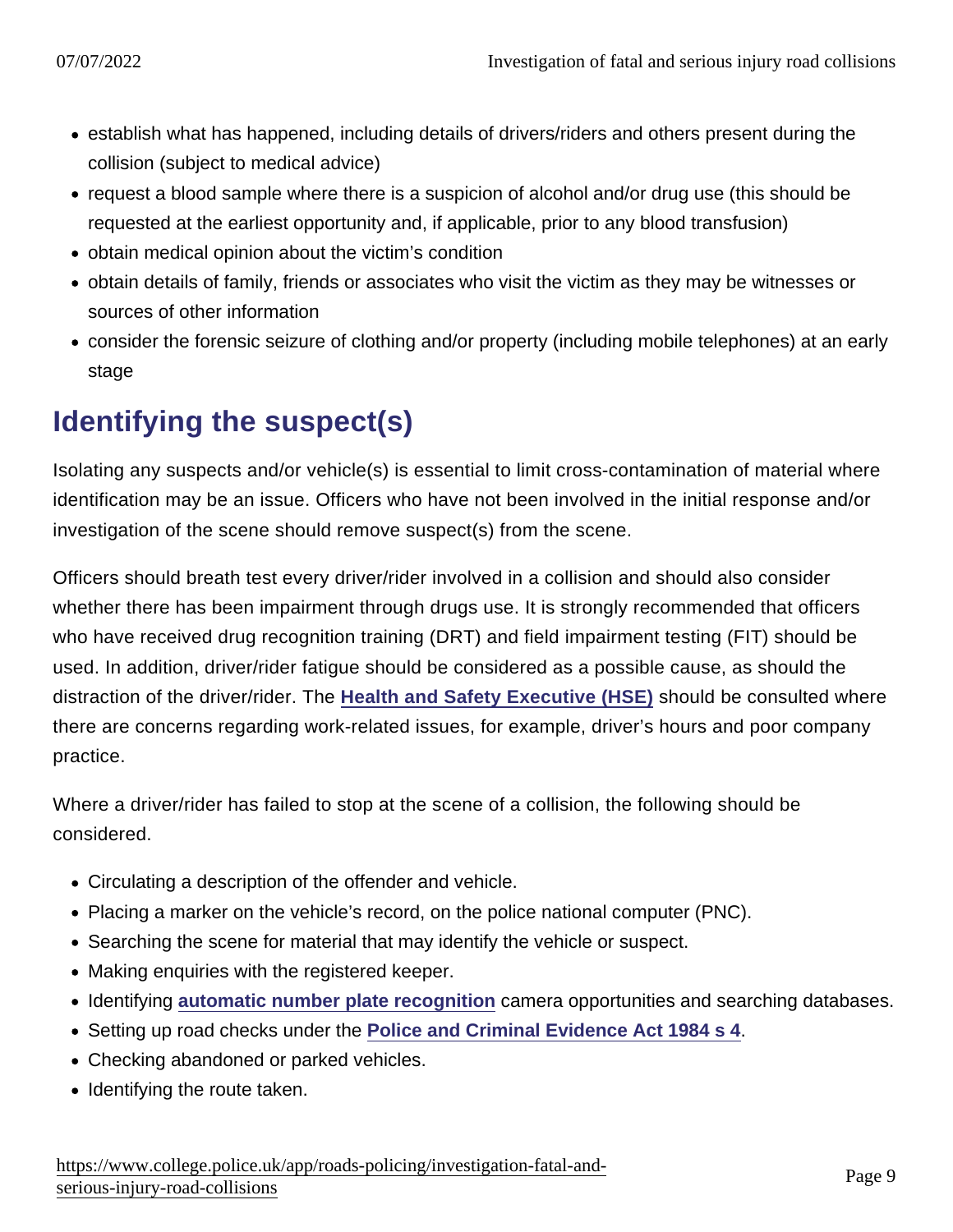• Identifying and recovering footage from sources of [CCTV](https://www.app.college.police.uk/app-content/investigations/investigative-strategies/passive-data-generators/#cctv) (public, private and domestic systems) that may help to identify suspect(s) and witnesses.

# Investigation stage

The RP lead investigator must begin a road death investigation by adopting the mindset of unlawful killing, until the contrary is proved substantially. This enables the RP lead investigator to maintain an open and inquisitive mind in the search for the truth, and to scale the investigation up or down in the light of changing circumstances and any available or new material. Collisions that involve serious, life changing injuries should be responded to, investigated and reported in the same way as road deaths.

Road death investigations should have a:

- roads policing [intelligence strategy](https://www.app.college.police.uk/app-content/investigations/investigative-strategies/intelligence-strategy/)
- witness management strategy (see [Working with victims and witnesses](https://www.app.college.police.uk/app-content/investigations/victims-and-witnesses/)
- suspect management strategy
- [family liaison](https://www.app.college.police.uk/app-content/investigations/victims-and-witnesses/#family-liaison) strategy
- communication strategy
- local community engagement and reassurance strategy

A [coroner](https://www.app.college.police.uk/app-content/civil-contingencies/disaster-victim-identification/#coroner) , a [pathologist](https://www.app.college.police.uk/app-content/civil-contingencies/disaster-victim-identification/post-mortem-procedures/#pathologist) and a [disaster victim identification](https://www.app.college.police.uk/app-content/civil-contingencies/disaster-victim-identification/) team may also be required.

The investigation should consider:

- management of material
- road death investigation team
- strategy development
- accountability
- case management (see [Charging and case preparation](https://www.app.college.police.uk/app-content/prosecution-and-case-management/charging-and-case-preparation/))
- [operational review](https://www.app.college.police.uk/app-content/operations/operational-review/)

In most road death investigations, credible material is gathered at an early stage and provides a clear focus for enquiries. These cases are resolved relatively quickly. A minority of investigations are more complex, however, and may require a major incident room and a Professionalising Investigations Programme (PIP) level 3 (or above) RP lead investigator to investigate.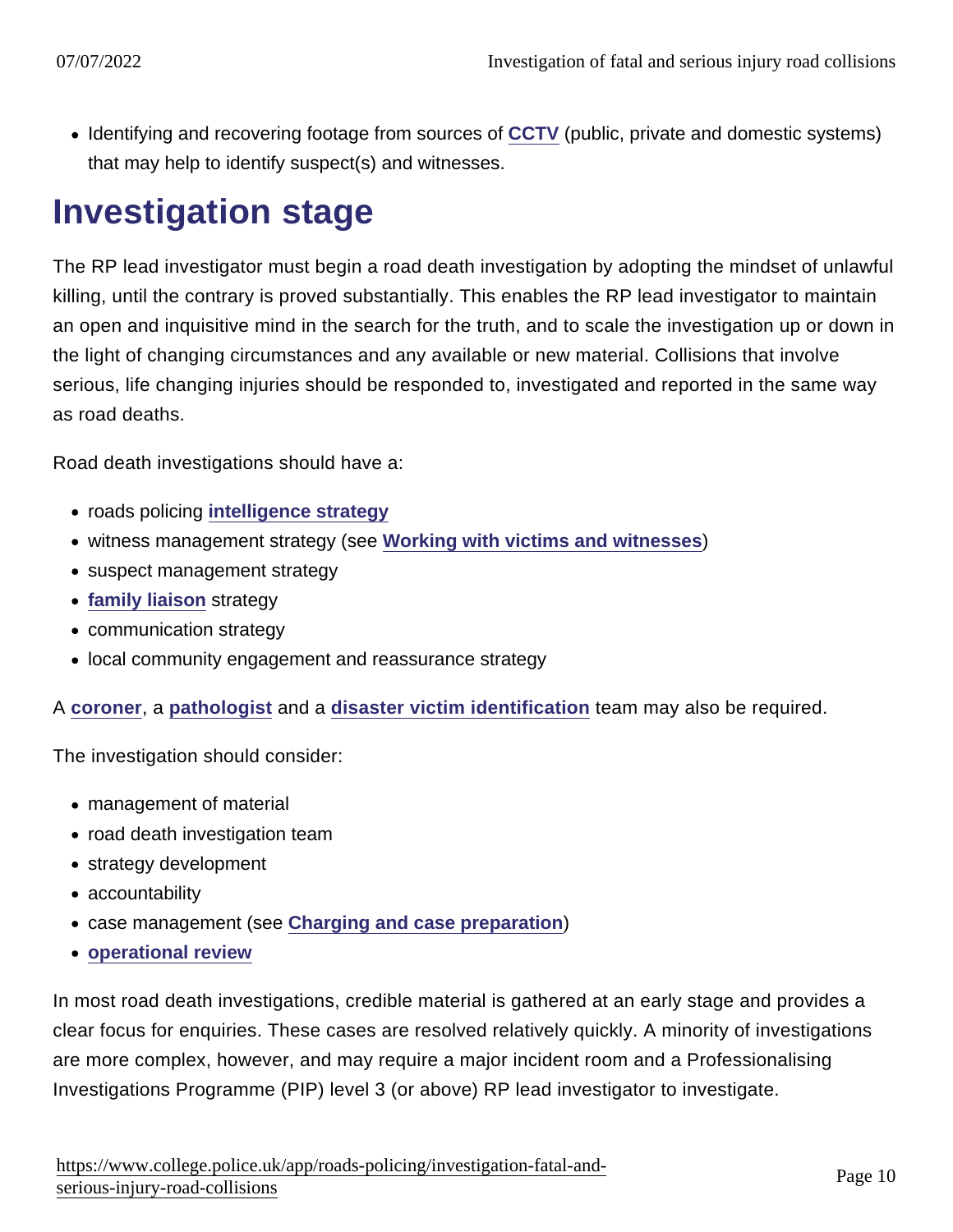The collision may be declared a critical incident in some cases.

### Road death investigation team

The RP lead investigator is the key decision maker in investigations and determines the structure of the investigating team. The core roles for every road death investigation include:

- $\bullet$  forensic collision investigator(s)
- vehicle examiner(s)
- $\bullet$  FLO(s)
- investigating officer (s)
- exhibits officer
- disclosure officer
- scene manager
- coroner's officer
- review officer

The RP lead investigator may also consider:

- a police traffic management officer
- investigators from other disciplines
- an intelligence officer/analyst
- a media/communications officer
- scenes of crime officer(s) (SOCO)
- an interview adviser
- a toxicologist
- a forensic specialist
- a senior identification manager
- disaster victim identification officers
- external specialists, for example, emergency service personnel, the Driver and Vehicle Standards Agency (DVSA) and the HSE
- [partner agencies](https://www.app.college.police.uk/app-content/road-policing-2/partner-agencies/) , which may provide additional support throughout the investigation, case assessment and judicial inquiry – early referral by the FLO (in agreement with the RP lead investigator) to voluntary sector and charitable organisations is important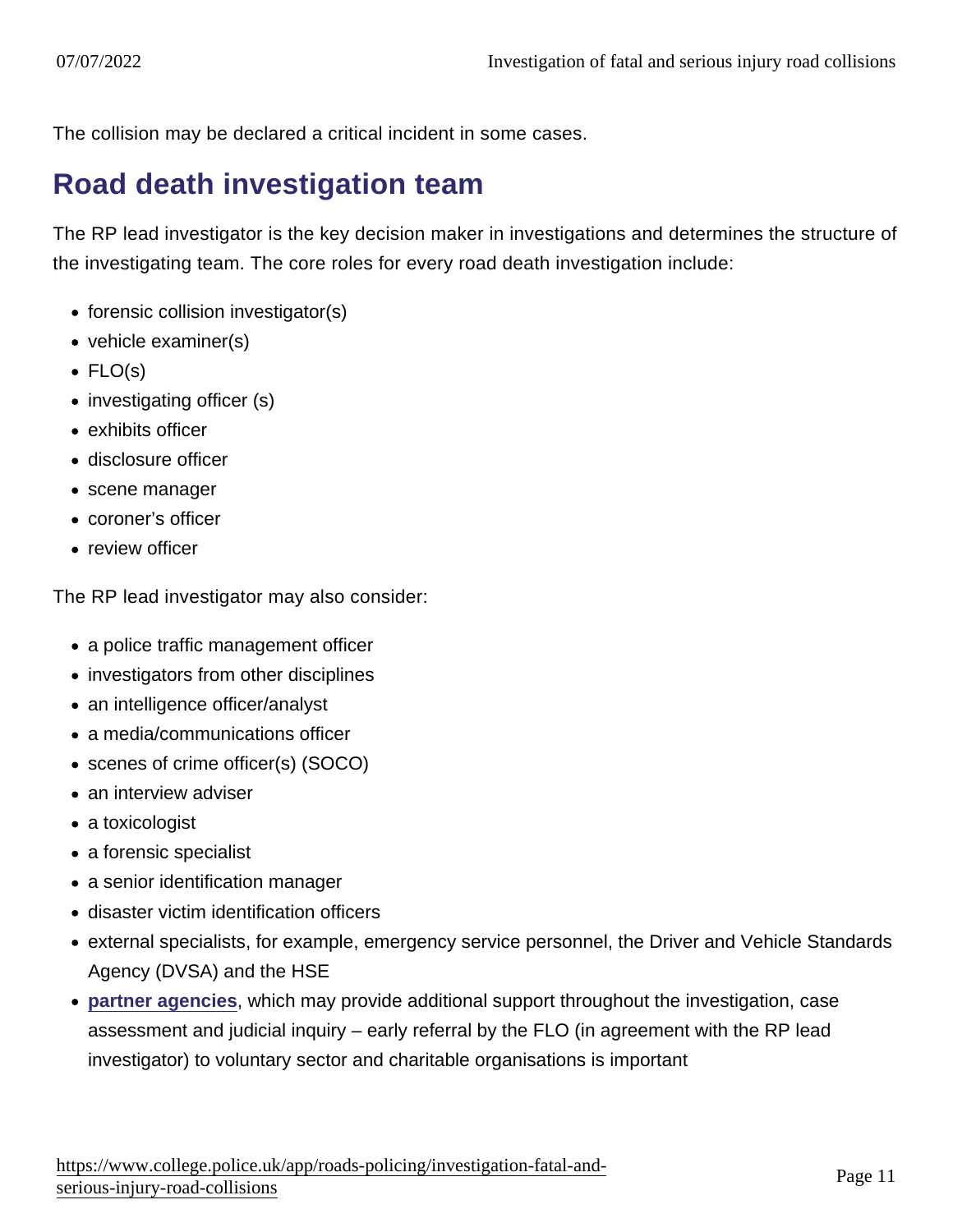FLOs should ensure that family members are provided with the [Brake support pack, 'Information](http://www.brake.org.uk/assets/docs/Help_for_victims/EWbereavementpack12-13-procedures.pdf) [and advice for bereaved families and friends following a death on the road in England and](http://www.brake.org.uk/assets/docs/Help_for_victims/EWbereavementpack12-13-procedures.pdf) [Wales](http://www.brake.org.uk/assets/docs/Help_for_victims/EWbereavementpack12-13-procedures.pdf)'. It should be hand delivered within 24 hours, and preferably at the time the family is informed of the death. The Brake helpline, printed on the front of the pack, should be highlighted to the recipient.

For further information see:

- [Brake support packs](http://www.brake.org.uk/victims/victimhelp/online-support-guides)
- [Brake helpline](http://www.brake.org.uk/victims/victimhelp/helpline)

#### Forensic collision investigator

A forensic collision investigator should be used during road death investigations. If not required, the decision and rationale must be noted in the policy file.

This role may be undertaken by police officers or civilian staff specifically employed as forensic collision investigators.

This investigator:

- identifies, preserves and records all physical material which could be relevant to the circumstances of a collision
- ensures appropriate material and topography is photographed (supplemented by video recording if necessary)
- digitally surveys, where appropriate, the scene and prepare scale plans and other visual representations
- conducts, or makes arrangements for, any tests or forensic examinations in relation to reconstruction
- reviews any witness evidence and comment accordingly
- provides advice and guidance to the lead collision investigator
- prepares written reports as required
- provides 'expert' testimony at court complying with the legislative requirements of the Criminal Procedure Rules and the Civil Procedure Rules

#### Forensic vehicle examiner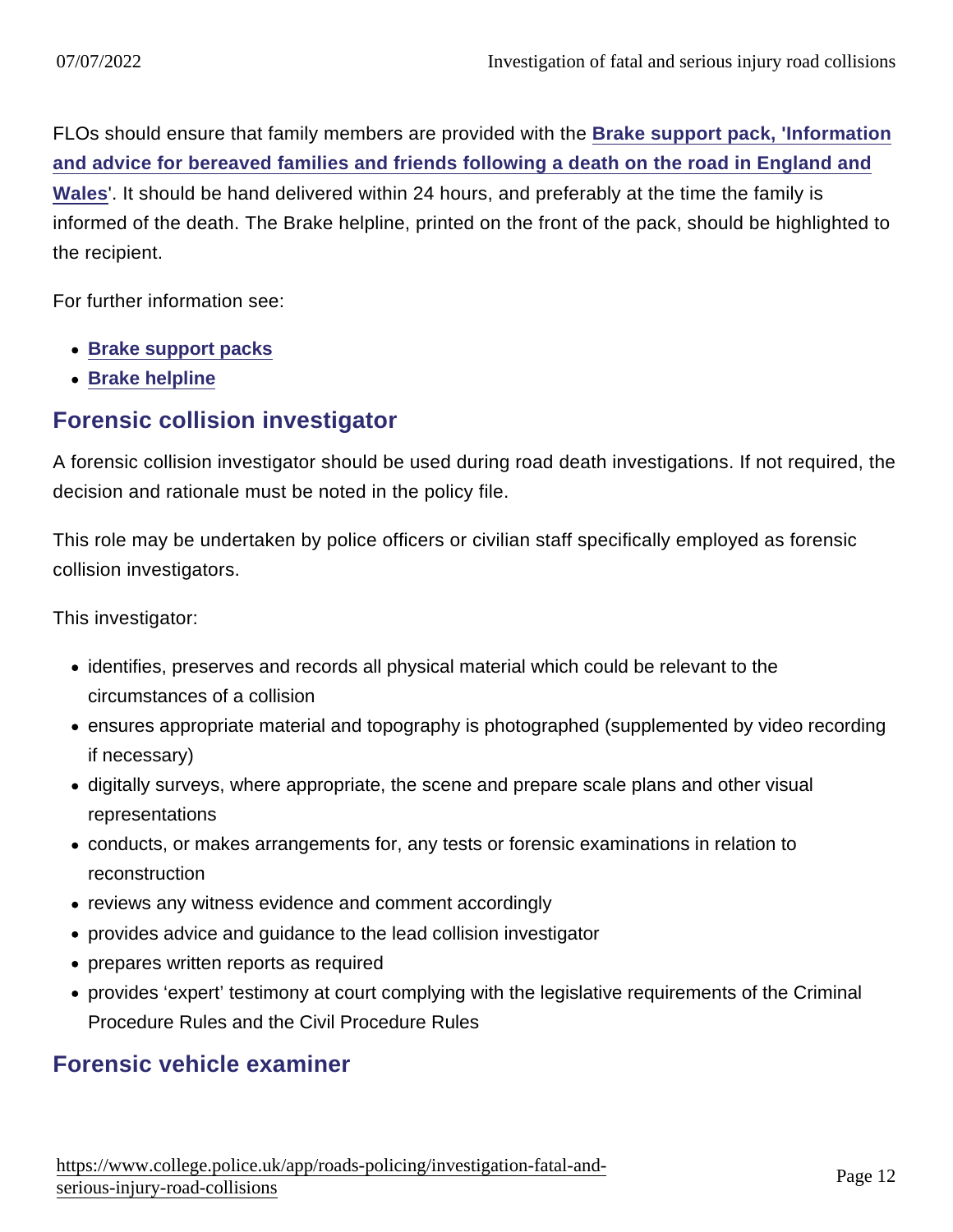A forensic vehicle examiner should be used during road death investigations. If not required, the decision and rationale must be noted in the policy file.

This role may be undertaken by police officers or civilian staff specifically employed as forensic vehicle examiners. In cases involving large goods and passenger carrying vehicles, forces may have protocols with DVSA to provide assistance.

The key requirements of vehicle examination include:

- establishing the pre-collision mechanical condition of the vehicle, controls, switches and other components
- in conjunction with the forensic collision investigator, considering the likelihood of a vehicle-related factor having caused or contributed to the collision
- identifying and recovering forensic material (for example, mechanical components/vehicle borne electronics) from vehicles
- recording details of the position and extent of the damage
- identifying whether any devices have been fitted to the vehicle and to secure available electronic data from vehicle ECUs
- identifying any vehicle-related issue/design implications and identify the potential to affect the overall safety of similar vehicles
- provide advice and guidance to the lead collision investigator
- preparing written reports as required
- providing 'expert' testimony at court complying with the legislative requirements of the Criminal Procedure Rules and the Civil Procedure Rules

# Collision scene management

The RP lead investigator may appoint a dedicated scene manager where there are complex or multiple scenes. The RP lead investigator should set the initial objectives for the scene examination, and develop them in liaison with the collision investigator and other specialists, where appropriate. The collision investigator is responsible for conducting scene examinations.

The RP lead investigator is responsible for setting objectives for any searches, and may liaise with a police search adviser (PolSA) to advise on the parameters of the search and scene preservation.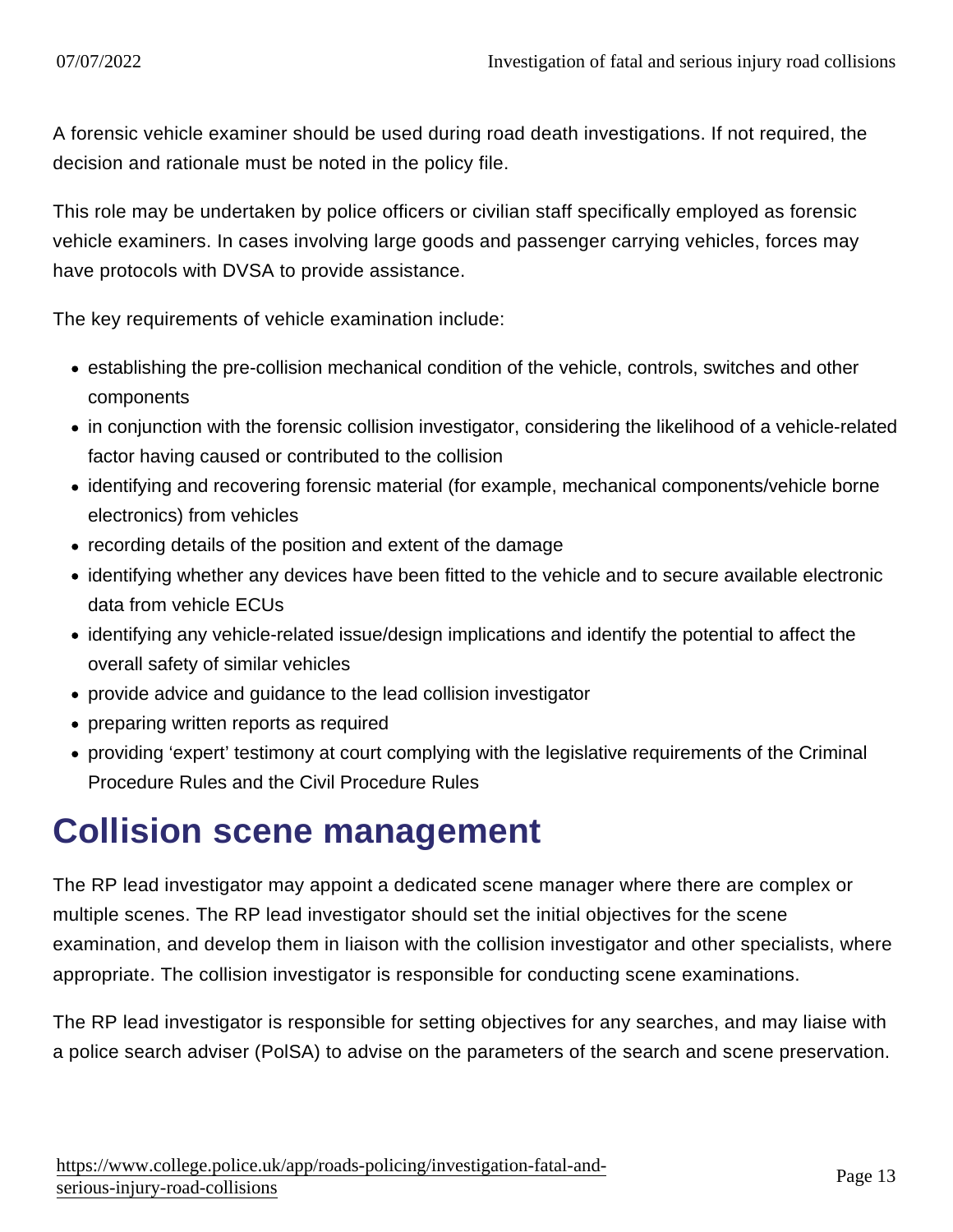The RP lead investigator is also responsible for [managing disruption and releasing the scene](https://www.app.college.police.uk/app-content/road-policing-2/investigating-road-deaths/#managing-disruption-and-releasing-the-scene) The CLEAR guidance will aid the decision making and policy process, see [Highways England and](https://library.college.police.uk/docs/APPref/CLEAR-Leaflet-March-2019.pdf) [others \(2019\) CLEAR: Keeping Traffic Moving](https://library.college.police.uk/docs/APPref/CLEAR-Leaflet-March-2019.pdf) . See also the [Highways England and others](https://library.college.police.uk/docs/APPref/Strategic-Road-Responders-Agreement-2020.pdf) [\(2020\) Strategic Road Responders Agreement](https://library.college.police.uk/docs/APPref/Strategic-Road-Responders-Agreement-2020.pdf) .

### Scene examination

Key objectives for [conducting scene examinations](https://www.app.college.police.uk/app-content/road-policing-2/investigating-road-deaths/#conducting-scene-examinations) include:

- identifying, securing and recording physical outcomes relating to the collision
- obtaining information at the scene, which may not be available later
- identifying material to be seized for examination at a later date

Objectives should include some interpretation of what is likely to have happened. Hypotheses must be considered in cases where this is unclear or unknown.

The RP lead investigator should consider:

- seeking relevant expertise from outside the investigation team
- establishing a dedicated forensic management team
- designating an exhibits officer
- gathering post-scene material
- recording of the scene
- supporting information provided to the media in accordance with the communication strategy
- supporting the presentation of evidence at court

It is essential that during a road death investigation the RP lead investigator liaises with the CPS, at an early stage, on the issue of potential vehicle seizure and retention. Vehicles may have to be retained as exhibits until the conclusion of any prosecution and any periods for appeal. See [R v](http://www.bailii.org/ew/cases/EWCA/Crim/1994/4.html) [Beckford \[1996\] 1 Cr App R 94](http://www.bailii.org/ew/cases/EWCA/Crim/1994/4.html) .

#### Recording of the scene

This can:

- demonstrate the integrity of any material obtained from the scene
- provide evidence of a link between scenes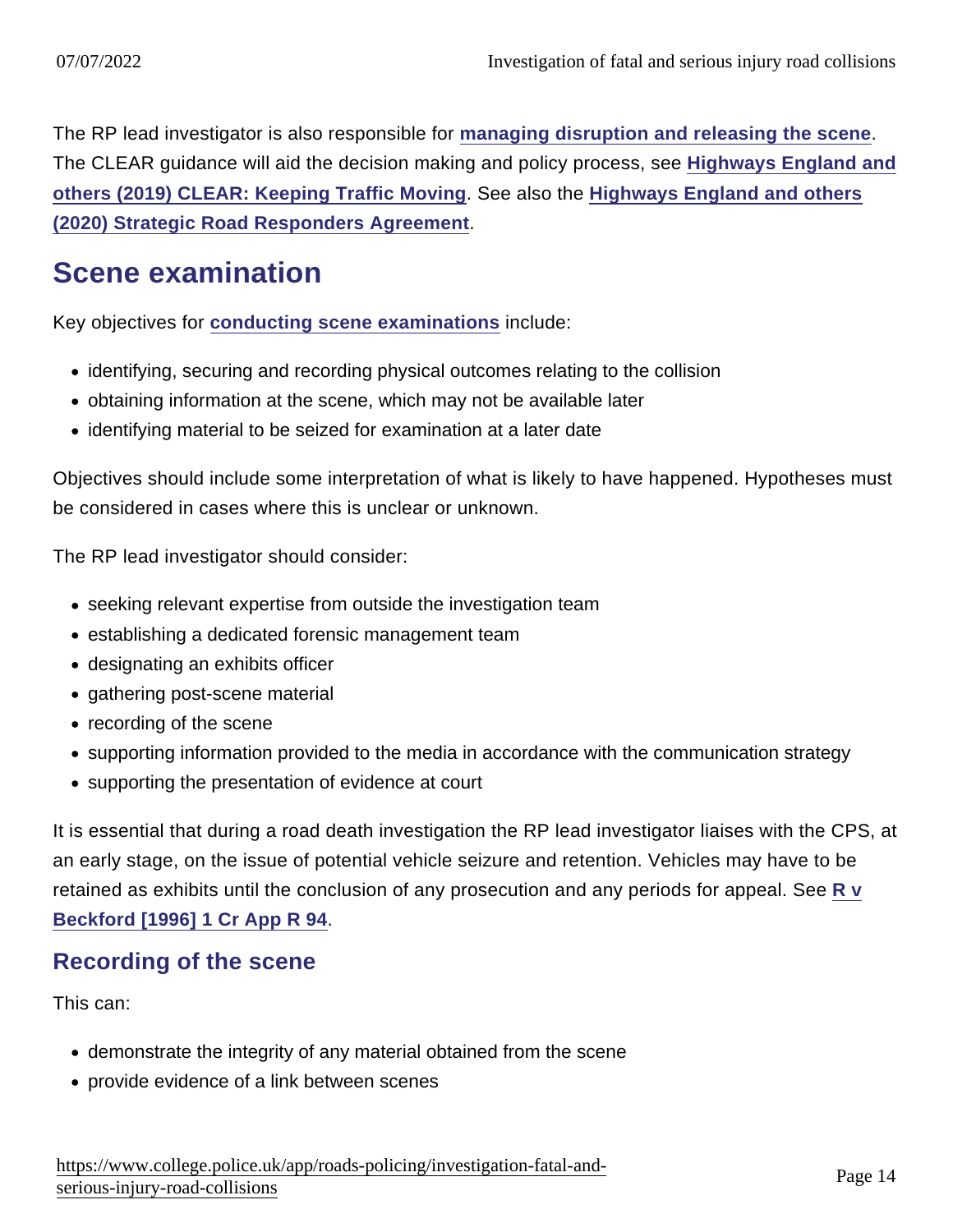- make explicit the basis for any interpretation of the scene
- facilitate a reinterpretation of the scene if fresh information becomes available

Appropriate methods for recording the scene can include:

- a written record
- formal scene plans (these can be undertaken by the collision investigator)
- stills photography
- video photography
- 360 degree photography
- aerial photography
- virtual systems
- surveying equipment, for example, theodolite equipment with or without global positioning systems (GPS)

#### Post-scene material

Material which can be gathered after the scene has been cleared includes:

- measurements of gradients, road cambers and sight lines to help prepare scene plans
- full mechanical vehicle examination reports
- vehicle damage intrusion measurements, which may assist in vehicle speed estimations
- additional photographs of vehicles and scene
- analysis of injuries to establish points of contact with vehicles and pedestrian positions and movement
- tachograph installations
- material from on-board vehicle computers, collision/journey data recorders

#### Conducting scene examinations

The following should be examined and, where appropriate, located, measured, described and photographed.

- The condition and operation of traffic control systems and streetlights.
- The position of control systems within the vehicles.
- The vehicle, in order to identify whether collision/journey data recorder devices (including tachographs) are fitted to the vehicle and/or any other devices which may provide information,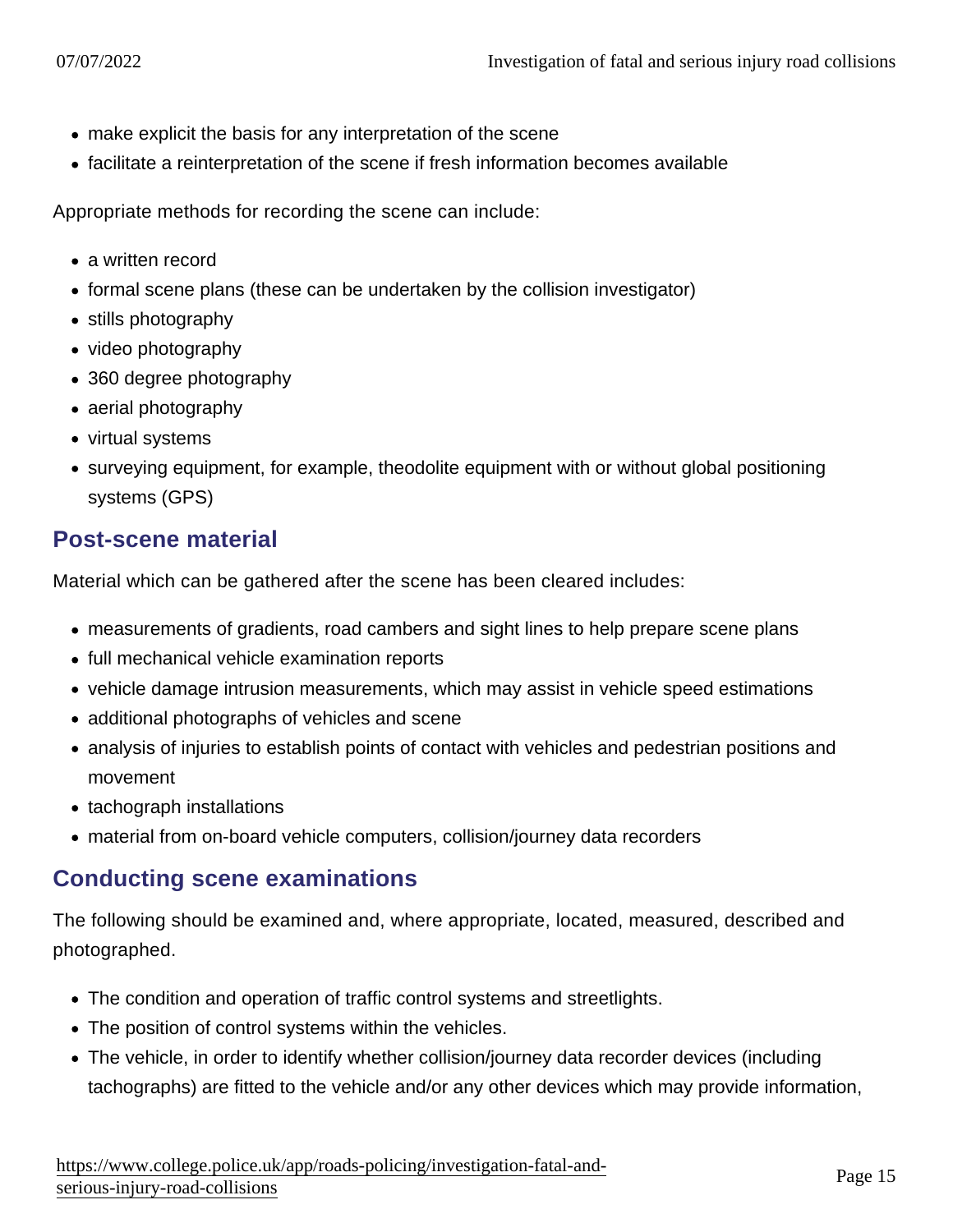including the engine control unit or other on-board vehicle computer (including satellite navigation).

- The condition of vehicles and relevant street furniture, and where evidence permits, physical marks should be attributed to the vehicle or object which made them.
- Contact marks, vehicle tyre marks and corresponding skid marks.
- Debris.
- Bodies.
- Post-collision position of vehicles.

The introduction of advanced scene examination technologies such as laser scanning can significantly improve the detail and quality of evidence.

#### Collision statistics

STATS 20 provides instructions on completing road accident reports and can be found on [GOV.UK.](https://www.gov.uk/government/uploads/system/uploads/attachment_data/file/230596/stats20-2011.pdf)

### Managing disruption and releasing the scene

The RP lead investigator should ensure that road closures are appropriate and proportionate to the needs of the investigation. Forces should adhere to the CLEAR guidance in discharging this responsibility. See [Highways England and others \(2019\) CLEAR: Keeping Traffic Moving](https://library.college.police.uk/docs/APPref/CLEAR-Leaflet-March-2019.pdf) .

To reduce disruption, RP lead investigators should determine the sequence of material collection to facilitate the early release of some, or all, of the road. Other options for reducing disruption include:

- appointing a diversion manager to assist the highways authority
- using strategic variable message signs, media broadcasts and other forms of communication to advise motorists of diversions
- early access by agents who will assist in restoring the scene
- arranging for vehicles and equipment to be marshalled near the scene and then escorted by the police or a [Highways England traffic officer](https://www.app.college.police.uk/app-content/road-policing-2/partner-agencies/#highways-england-traffic-officers)

RP lead investigators should not release a scene until they are satisfied that it has been fully exploited for investigative opportunities. Advancing the investigation takes precedence over the need to reopen roads.

# Forensic collision investigation strategy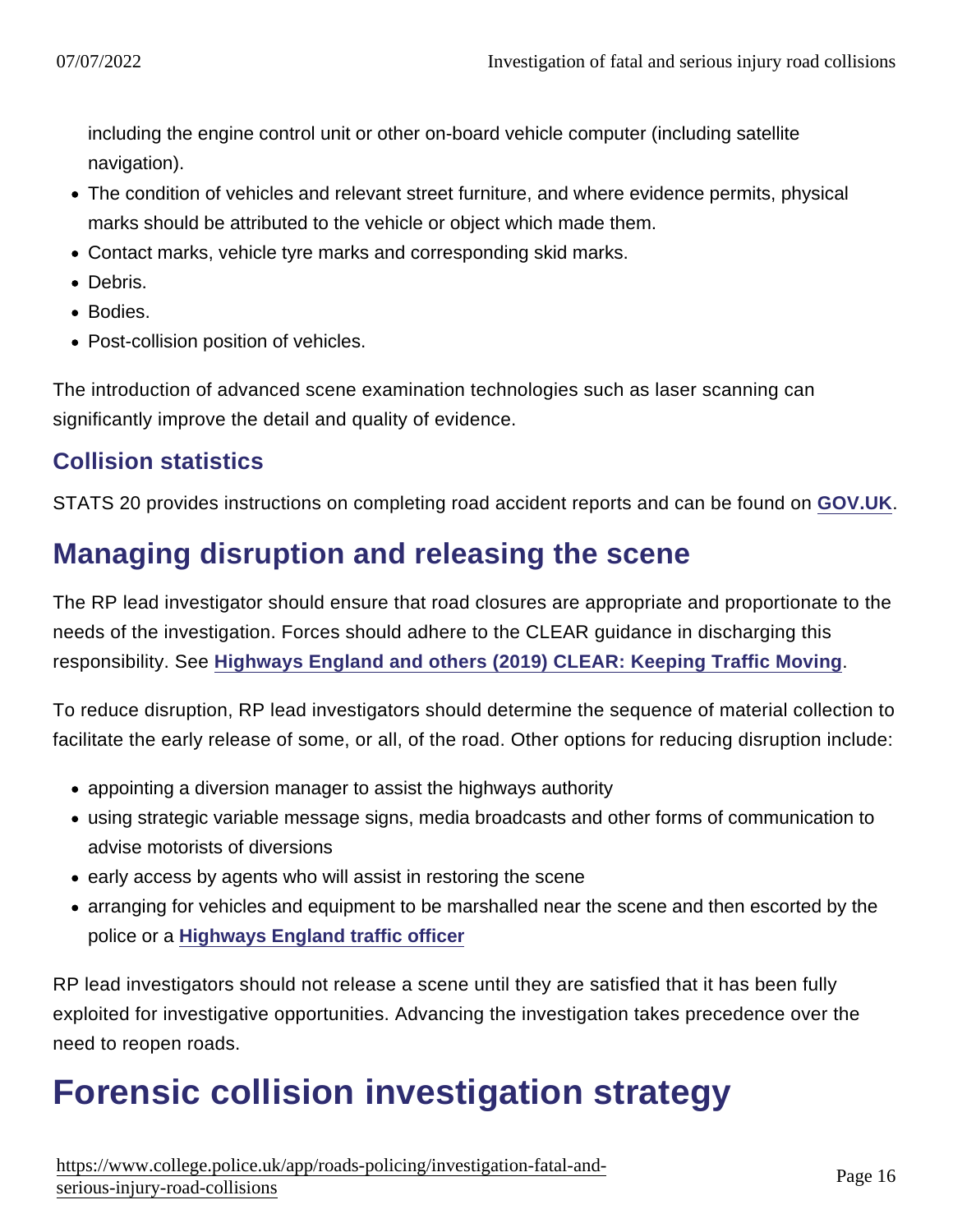The RP lead investigator is responsible for developing and implementing this strategy. RP lead investigators should consider:

- human, vehicle and environmental factors
- recording the scene
- post-scene considerations

The strategy provides:

- clarification of circumstances
- clarification of a sequence of events
- testing hypotheses, for example, did the road surface contribute to the collision?
- prioritising lines of enquiry
- corroboration
- interview material
- identification and/or implication of offenders
- elimination strategy [\(trace/interview/eliminate](https://www.app.college.police.uk/app-content/investigations/working-with-suspects/))
- prioritisation of laboratory submissions
- for linking multiple scenes and incidents

# Road policing intelligence strategy

The RP lead investigator should be aware of the potential for information and intelligence to promote new lines of enquiry. They should develop a specific intelligence strategy where appropriate, which may include:

- information sources
- the use of open and closed social media sources as investigative, intelligence and communication opportunities
- information and intelligence evaluation
- covert policing techniques
- analytical support
- analytical products

## The use of social media sources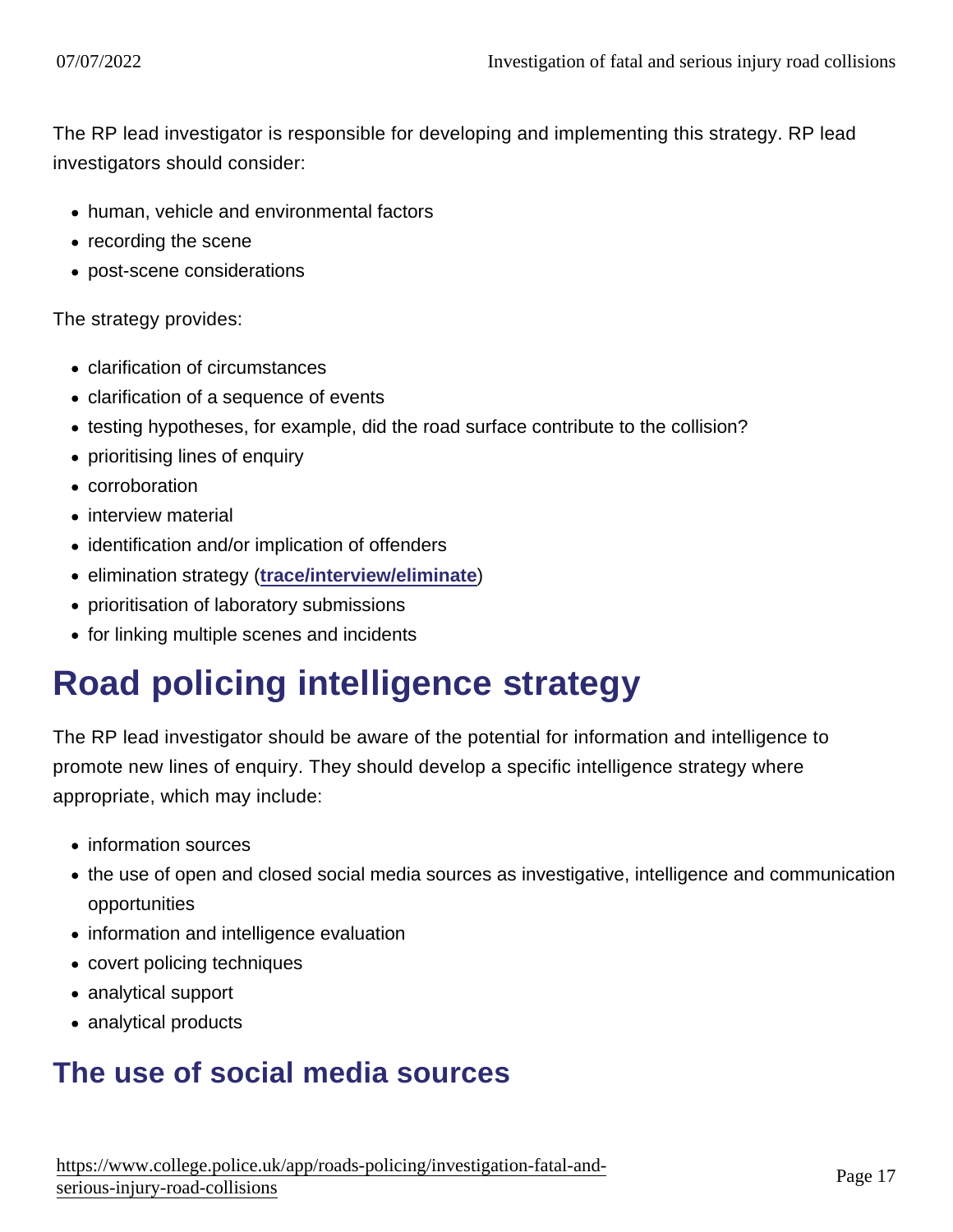Social media, for example, the internet, social networking sites and real-time information sharing capabilities have created an operating environment for police officers where information (both accurate and inaccurate) is readily available. It is not possible to fully prevent this effect but working with social media positively, offers the best opportunity for the police to undertake investigations, share information and support victims.

Those seeking information are likely to take account of police websites and their linked social media feeds, for example, Facebook and Twitter. RP lead investigators should consider releasing information through force and social media channels promptly to establish a position that the information provided is the accurate and definitive message.

# Disaster victim identification

The [disaster victim identification \(DVI\)](https://www.app.college.police.uk/app-content/civil-contingencies/disaster-victim-identification/) process within a road death investigation includes the recovery, identification, reconciliation and repatriation of human remains. Transportation and subsequent identification procedures at the mortuary are also within the capability of a police DVI team (as was demonstrated during the multiple fatality collision on the M5 motorway in 2011).

Appointing a senior identification manager (SIM) to work alongside the RP lead investigator should be considered. DVI managers for casualty bureau, family liaison coordinator, scene evidence recovery manager and police mortuary operations coordinator can also be appointed as necessary.

DVI Teams are trained to International Criminal Police Organization (INTERPOL) standards. When working in conjunction with roads policing personnel, they may be able to contribute important evidence to assist the investigation.

Using trained and equipped DVI personnel enables nationally and internationally approved procedures to be adhered to. They will follow the strategy set by the SIM and senior investigating officer (SIO). This process also complement the family liaison and casualty bureau process.

When deploying teams, the scale of the incident should be considered and the proportionality of the response tailored to meet the needs of the SIO/SIM strategy. This approach also complies with the recommendations set out by Lord Justice Clarke on the handling of victim identification following mass fatality transport incidents.